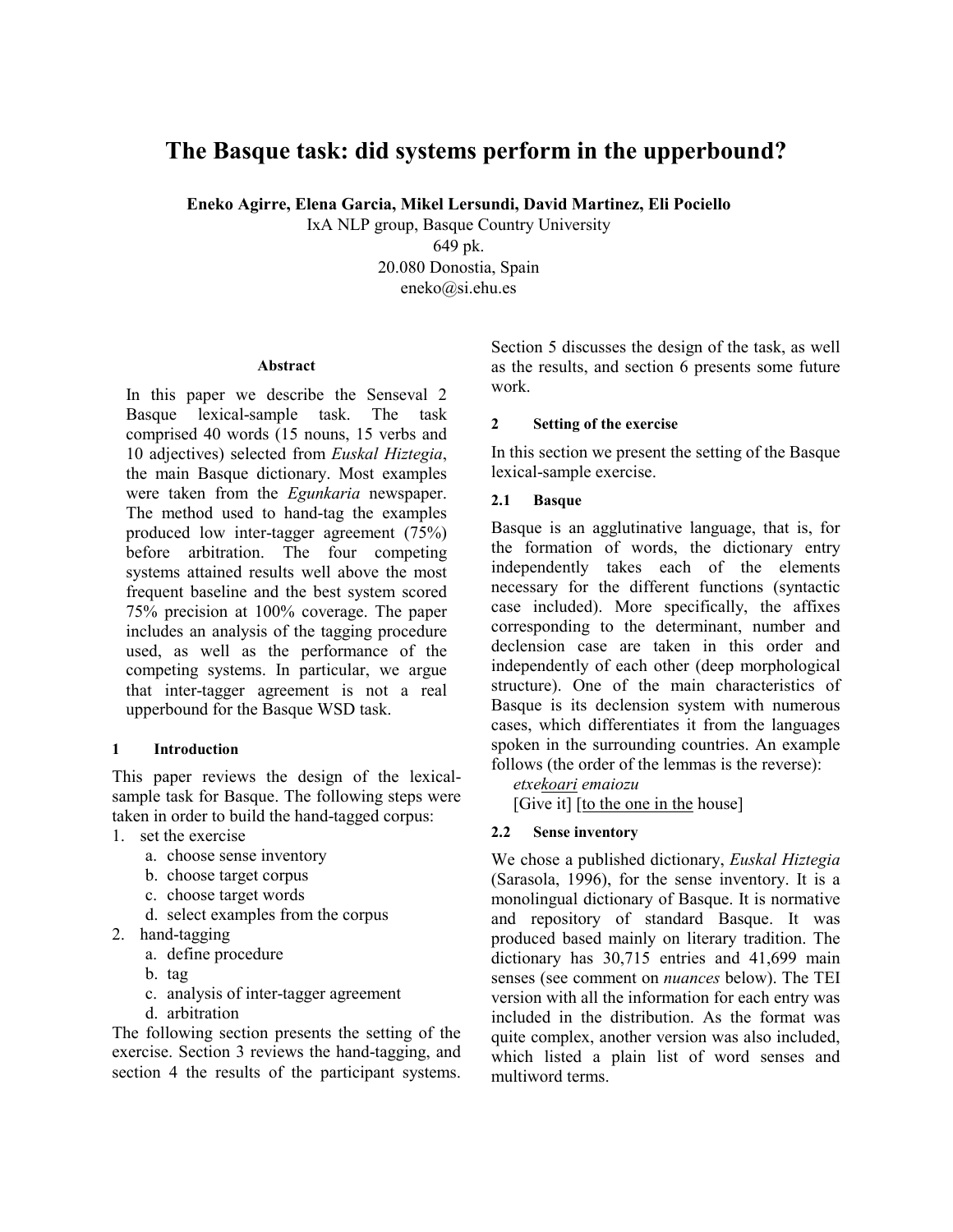This dictionary has the particularity that word senses can have very specific sub-senses, called *nuances* which sometimes are illustrated with just an example and other times have a full definition. These *nuances* were also included in the set of word senses.

# **2.3 Corpora used**

At first the EEBS balanced corpus was chosen, comprising one million words. Unfortunately this size is too small to provide the number of occurrences per word that was defined in the Senseval task specification. We therefore turned to the biggest corpus at hand, the *Egunkaria* corpus, comprising texts taken from the newspaper. The size of this corpus allowed us to easily reach the number of examples required. On the negative side, it is a specific corpus, and the distribution of the word senses could be highly biased. We used *Egunkaria* as the main corpus, but we also used the EEBS corpus in some cases, as we will see below.

## **2.4 Words chosen**

l

The criterion to choose the 40 words (15 nouns, 15 verbs and 10 adjectives) was that they should cover all possible combinations of frequency, polysemy and skew1. The first two can be objectively determined before starting to hand tag, but skew could only be determined by introspection. After choosing a word, the expected skew was sometimes different from the desired skew.

A secondary criterion was the overlap with the words in other languages, and the overlap with a number of verbs that are being used for subcategorization and diathesis alternation studies in our group.

The English task organizers and the Spanish task organizers provided us with half of the words chosen in their lexical-sample task. This information could be used for cross-language mapping of word senses. Regarding the overlap with verbs, we plan to explore the influence of

word senses in subcategorization and diathesis alternations.

We chose the first set of 40 words that covered more or less all combinations of the above phenomena from the set of translations of the words in the other tasks. This was done blindly, without knowing which specific word was chosen.

This first set was used to extract the examples (cf. following section), and the hand-taggers started to tag them. Unfortunately, for a number of words**,** all examples in the corpus referred to a single word sense. We had not foreseen this situation and took two measures:

- 1) Search for occurrences in the secondary EEBS corpus.
- 2) If occurrences of new senses were not found, then the word was discarded and a replacement word was chosen.

In order to find the replacement, the hand-tagger that was doing the arbitration scanned the examples of a word with similar polysemy and frequency and decided whether it had occurrences of more than one sense.

# **2.5 Selection of examples from corpora**

The minimum number of examples for each word according to the task specifications was calculated as follows:

# N=75+15\*senses+6mword

where senses does not include the *nuances* (cf. section 2.2) and *mword* is the number of multiword terms that included the target word.

The minimum number of examples per word was extracted at random from the *Egunkaria*  corpus, plus a 10% buffer. As explained in the previous section, for some words occurring in a single sense in this corpus, additional examples were taken from the secondary *EEBS* corpus. In this case, all available examples from *EEBS* were used, plus the examples from *Egunkaria* to meet the minimum number of examples required.

The context included 5 sentences, with the sentence with the target word appearing in the middle. Links were kept to the source corpus, document, and to the newspaper section when applicable.

<sup>1</sup> By skew in this context, we mean the dominance of one sense over the others. It is given as the percentage of occurrences of the most frequent sense over all the others.

The occurrences were split at random in training set (two thirds of all occurrences) and test set.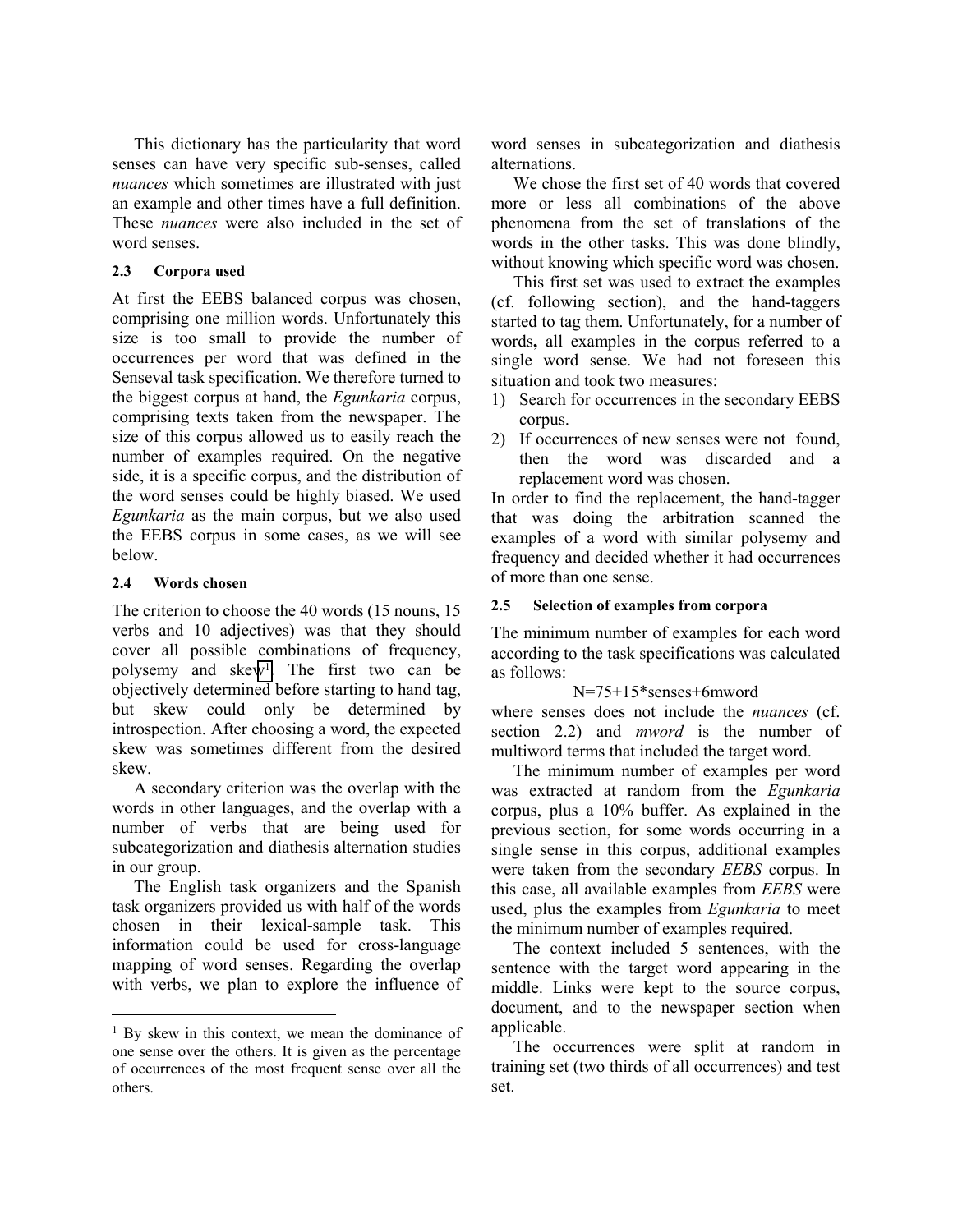### **3 Hand tagging**

Three persons, graduate linguistics students, took part in the tagging. They are familiar with word senses, as they are involved in the development of the Basque WordNet and cleaning the TEI version of the *Euskal Hiztegia* dictionary. The following procedure was defined for each word:

- The three of them would meet, read the definitions and examples given in the dictionary and discuss the meaning of each word sense. They tried to agree the meaning differences among the word senses.
- Two taggers independently tagged all examples for the word. No communication was allowed while tagging the word.
- Multiple tags were allowed, as well as the following tags: B new sense or multiword term, U unassignable. Examples with these tags were removed from the final release.
- A program was used to compute agreement rate and output those occurrences where there was disagreement grouped by the senses assigned.
- The third tagger, the referee, reviewed the disagreements and decided which one was correct.

For the word *itzal* (shadow), the disagreement was specially high. The taggers decided that the definitions and examples were too confusing, and decided to replace it with another word.

Overall, the two taggers agreed 75% of the time. Some words attained an agreement rate above 95% (e.g. nouns *kanal – channel –* or *tentsio* –*tension* – ), but others like *herri* – town/people/nation – attained only 52% agreement.**.**

All in all, 5284 occurrences of the 40 words were released. On average, one hand-tagger took 0.41 minutes per occurrence and the other 0.55 minutes. The referee took 0.22 minutes per entry, including selection of replacement words. Time for arbitration meeting is also included.

#### **4 Participants and Results**

Three different teams and four systems took part in the tagging: John Hopkins University (JHU), Basque Country University (BCU-EHU-dlist-all and BCU-EHU-dlist-best) and University of Maryland (UMD). The third team submitted the results later, out of the Senseval competition. The results for the fine-grain scoring are shown in table 1, including the Most Frequent Sense baseline (MFS). Assuming full coverage, JHU attains the best performance. BCU-EHU-dlist-best has the best precision, but only tags 57% of the occurrences.

|                    | Prec.   Recall   Attempted   System |                    |
|--------------------|-------------------------------------|--------------------|
| $0,849$ 0.483      | 56,9%                               | BCU-ehu-dlist-best |
| $0,757$ 0.757      | 100%                                | <b>JHU</b>         |
| $0,732$ 0.732      | 100%                                | BCU-ehu-dlist-all  |
| $0,703 \mid 0,703$ | 100%                                | <b>UMD</b>         |
| $0,648$ 0.648      | 100%                                | <b>MFS</b>         |

**Table 1:** results of systems and MFS baseline. UMD submitted results after the deadline.

#### **5 Discussion**

These are the main issues that we think are interesting for further discussion.

**Dictionary used.** Before designing the task, we had to choose between two possible dictionaries: the Basque WordNet and the *Euskal Hiztegia*  dictionary. Another alternative was to start the lexicographer's work afresh, defining the word senses as the tagging proceeded. We thought the printed dictionary would provide clear-cut sense distinctions that would allow the tagging to be easier. After the tagging, the hand-taggers complained that this was not the case. They think that the tagging would be much more satisfactory had they defined the word senses directly from the corpus.

In particular, they were not allowed to introduce new senses or multiword terms, and such examples were discarded.

**Corpus used.** There was a mismatch between the dictionary and the corpus: the corpus was linked to a specific genre, and this resulted in having some senses which were not included in the dictionary. Besides, many senses in the dictionary did not appear in our corpus, and some words had to be replaced. This caused the taggers some overwork, but did not influence the quality of the result.